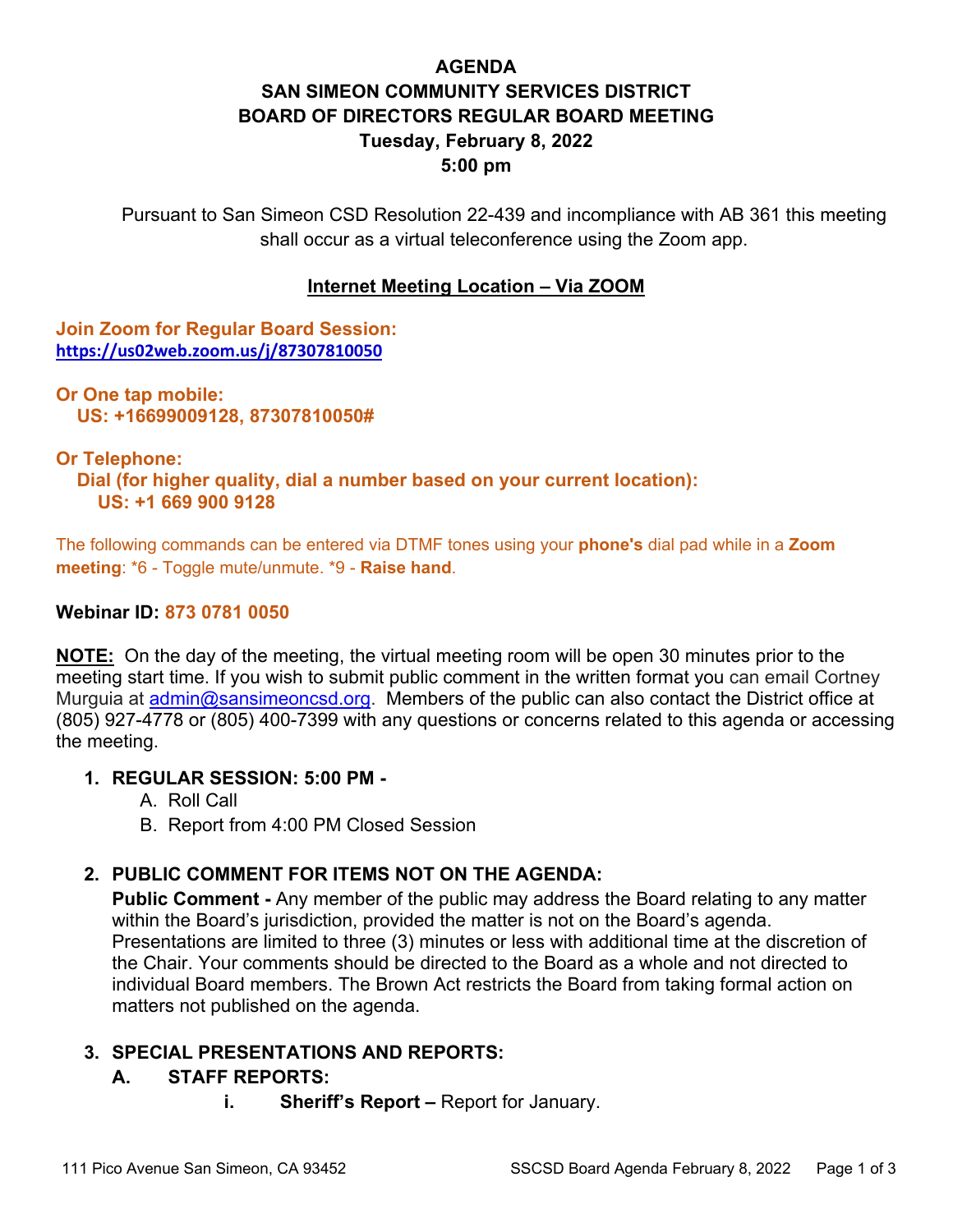- **ii. CHP Report –** Report for January.
- **iii. Superintendent's Report –** Summary of January Activities.
- **iv. General Manager's Report –** Summary of January Activities.
- **v. District Financial Summary –** Summary of January Financials.
- **vi. District Counsel's Report –** Summary of January Activities.
- **vii. Board Member Report –** Summary of January Activities.

**Public Comment –** This public comment period provides an opportunity for members of the public to address the Board on matters discussed during Agenda Item #3 Special Presentations and Reports. If a member of the public wishes to speak at this time, Public Comment is limited to three (3) minutes.

### **4. CONSENT AGENDA ITEMS:**

**Public Comment –** This public comment period provides an opportunity for members of the public to address the Board on matters discussed during Agenda Item #4 Consent Agenda Items. If a member of the public wishes to speak at this time, Public Comment is limited to three (3) minutes.

- **A. REVIEW AND APPROVAL OF MINUTES FOR THE REGULAR MEETING ON JANUARY 11, 2022.**
- **B. REVIEW AND APPROVAL OF MINUTES FOR THE SPECIAL MEETING ON JANUARY 11, 2022.**
- **C. REVIEW AND APPROVAL OF MINUTES FOR THE 5PM SPECIAL MEETING ON JANUARY 31, 2022.**
- **D. REVIEW AND APPROVAL OF DISBURSEMENTS JOURNAL.**
- **E. ADOPTION OF RESOLUTION 22-441 TO CONTINUE VIRTUAL MEETINGS PURSUANT TO THE PROVISIONS OF AB 361.**

#### **5. PUBLIC HEARING:**

**Public Comment –** Public comment will be allowed for each individual public hearing item. Members of the public wishing to speak on public hearing items may do so when recognized by the Presiding Officer. If a member of the public wishes to speak at this time, Public Comment is limited to three (3) minutes per person for each public hearing item.

- **A. CONSIDERATION OF INPUT FROM THE COMMUNITY REGARDING THE VOTING AREAS SCENARIOS FOR A DISTRICT BASED ELECTION SYSTEM.**
- **B. SECOND READING AND ADOPTION OF ORDINANCE NO. 122 OF THE SAN SIMEON COMMUNITY SERVICES DISTRICT REGARDING PARKING REGULATIONS.**

### **6. BUSINESS ACTION ITEMS:**

**Public Comment –** Public comment will be allowed for each individual business item. Members of the public wishing to speak on business items may do so when recognized by the Presiding Officer. If a member of the public wishes to speak at this time, Public Comment is limited to three (3) minutes per person for each business item.